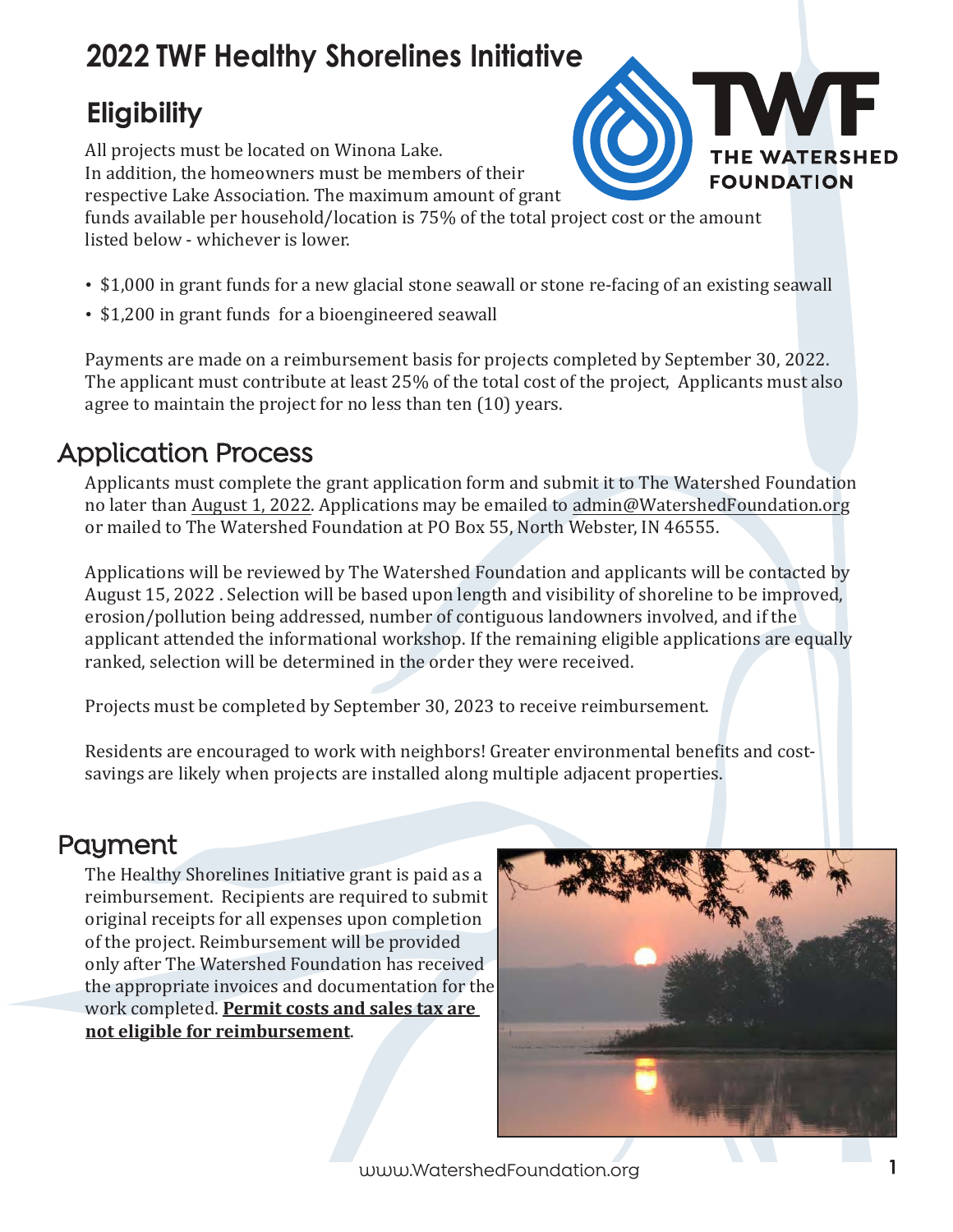#### Reporting Requirements

Grant recipients will be required to submit a final report to The Watershed Foundation upon completion of the project and no later than September 30, 2023. TWF will also conduct a site visit during and/or after completion to ensure proper installation procedures and specifications are followed.

#### Maintenance Requirements

Landowners are required to maintain or upgrade projects for a minimum of ten years. All maintenance costs are the responsibility of the landowner. If the project is not maintained appropriately, the landowner will be required to return funds to TWF.

## Potential Projects

If you would like guidance to determine the appropriate practices for your shoreline, contact TWF for assistance.

Costs listed below are for general information purposes only. You will need to contact one or more contractors to obtain a quote (see below). A complete cost estimate specific to your property is strongly recommended prior to application.

You are encouraged to talk with your neighbors about installations on multiple properties.

## **Contractors**

Local contractors are available to assist applicants with design and installation of projects. There are also a number of nurseries in Indiana that supply native plants for planting projects. This information can be downloaded from the TWF Healthy Shorelines Initiative website at www. WatershedFoundation.org - click on TAKE ACTION!

#### Funding

Thank you to the Winona Lake Preservation Association for support of this project.

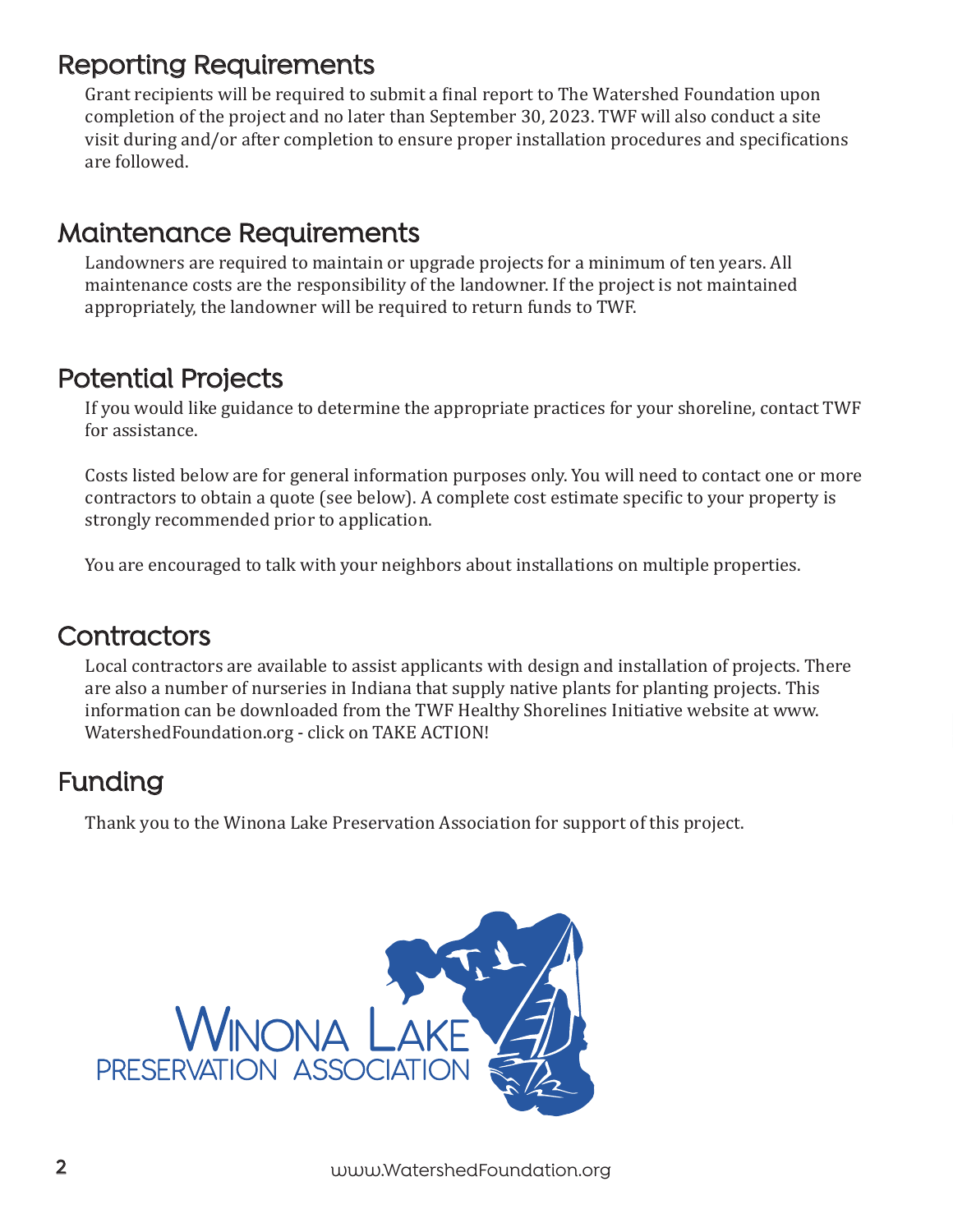# **H.S.I. Application**

#### **2022 Program**



#### **Application Deadline: August 1, 2022**

|                                                                             | <u> 1989 - Johann Barn, amerikansk politiker (d. 1989)</u>                                                       |  |
|-----------------------------------------------------------------------------|------------------------------------------------------------------------------------------------------------------|--|
| Property Location (if different from above):                                |                                                                                                                  |  |
| Name of Lake:                                                               |                                                                                                                  |  |
| Home Phone:                                                                 | <b>Example 2018</b> Other Phone:                                                                                 |  |
| Email:                                                                      | and the control of the control of the control of the control of the control of the control of the control of the |  |
| Check project type(s):                                                      |                                                                                                                  |  |
| □ Glacial Stone Re-facing or New Glacial Stone Seawall<br>Max Grant \$1,000 | $\Box$ Bioengineered/Joint Planting<br>Max Grant \$1,200                                                         |  |
| Total Length (in feet) of Project:                                          |                                                                                                                  |  |
| <b>Total Estimated Project Cost:</b>                                        | $\frac{1}{2}$                                                                                                    |  |
| <b>HSI Grant Amount Requested:</b>                                          | $\frac{\text{S}}{\text{S}}$                                                                                      |  |
| Source of Cost Estimate:                                                    |                                                                                                                  |  |
|                                                                             | (Examples: Contractor, Guidance Manual)                                                                          |  |
|                                                                             |                                                                                                                  |  |
|                                                                             | Anticipated Project Completion Date (month/year): _______________________________                                |  |
|                                                                             | Include at least 2 digital or printed photos of the proposed project site.                                       |  |

If taken with a mobile phone, the photos may also be sent via text message to 574/453-2113.





[www.WatershedFoundation.org](http://www.watershedfoundation.org/)